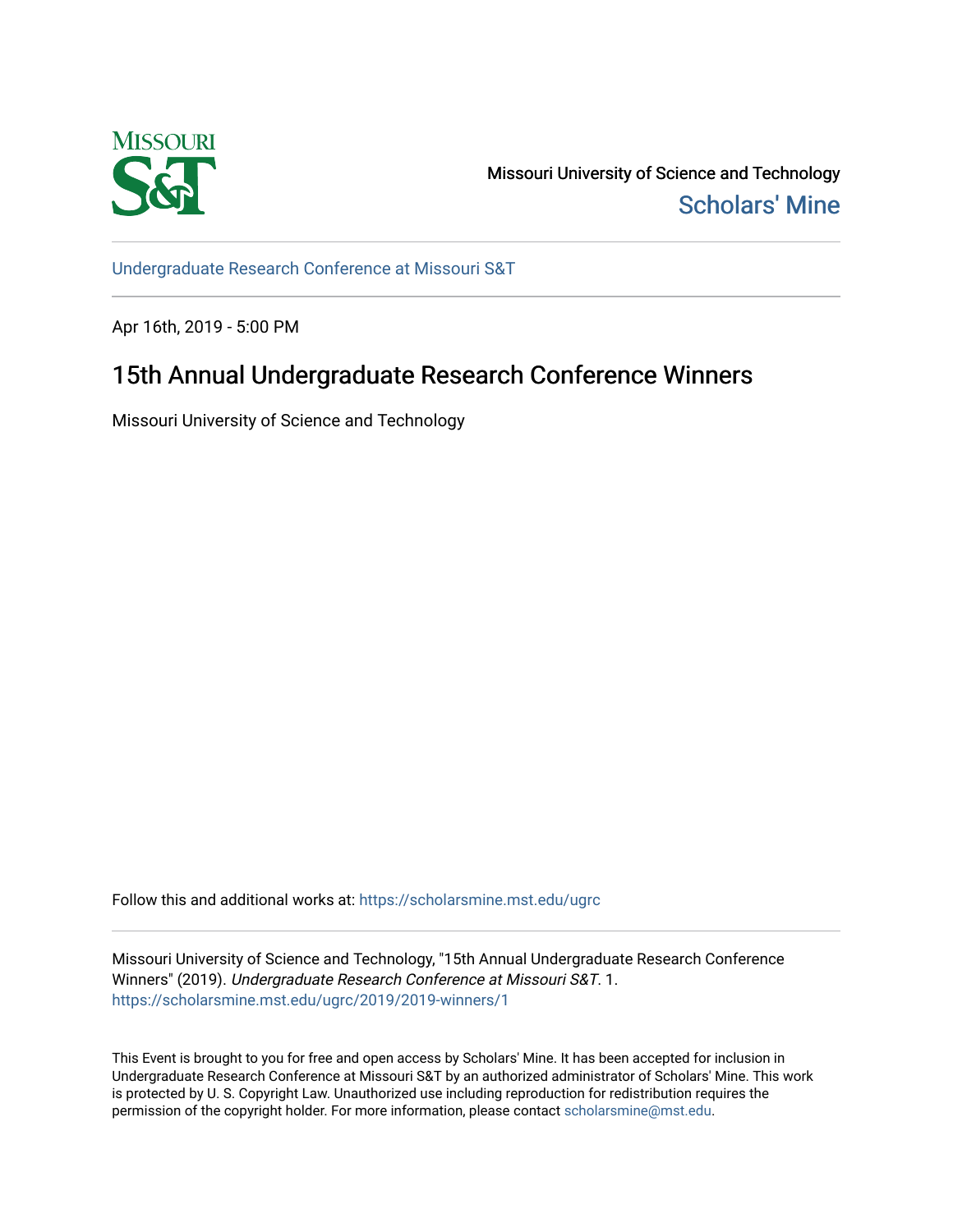## **S&T announces Undergraduate Research Conference winners**

 ROLLA, Mo. – Twenty seven students in eight categories received recognition and cash awards as winners of the 15th annual Undergraduate Research Conference at Missouri University of Science and Technology. The conference featured oral and poster exhibitions that represented work from students in nearly every major at Missouri S&T. First‐place winners were awarded a cash prize of \$500. Second‐ and third‐place finishers received \$250 and \$100, respectively.

 During the conference, which was held in late April, over 100 Missouri S&T students presented their current research projects to the public. To view the complete list of students who participated along with their research abstracts, visit academicsupport.mst.edu/experientiallearning/ugrc.

The following students won oral presentation awards.

Arts and humanities oral presentation session:

First place – Donald Morard III, a senior in history from Fulton, Missouri, for research titled "The Anti‐ Soviet Forest Brother's Movement." The research advisor is Dr. Shannon Fogg, chair and professor of history and political science.

Second place – Mark Allison, a sophomore in history from Cuba, Missouri, for research titled "Kings, Old Ironsides, Levelers and a Rump." The research advisor is Dr. Michael Bruening, an associate professor of history and political science.

Engineering oral presentation session:

First place – Nicole Aldridge, a senior in computer engineering and computer science from Bloomington, Illinois; Daniel Ellerbrock, a senior in electrical and computer engineering from St. Charles, Missouri; and Chris Rowan, a senior in computer engineering from Belleville, Illinois, for research titled "Non‐Volatile Memory and Associative Learning." The research advisor is Dr. Donald Wunsch, the Mary K. Finley Missouri Distinguished Professor of Computer Engineering.

Second place – Jack Fletcher, a freshman in nuclear engineering from St. Louis, for research titled "CFD Modeling of Flow through Twisted Tape." The research advisor is Dr. Gary Mueller, an associate professor of nuclear engineering.

Third place – Kaitlyne Powers, a senior in chemical engineering from Lake St. Louis, Missouri, for research titled "Cellular Hitchhiking of Nanoparticles." The research advisor is Dr. Sutapa Barua, an assistant professor of chemical and biochemical engineering.

Sciences oral presentation session:

First place – Kelsey Brakensiek, a junior in chemistry from O'Fallon, Missouri, for research titled "Nuclear spin relaxation in NMR spectroscopy." The research advisor is Dr. Klaus Woelk, an associate professor of chemistry.

Second place – Kaysi Lee, a sophomore in chemistry from St. Louis, for research titled "Optimizing D2O/H2O Ratio for NMR pH Measurements." The research advisor is Dr. Klaus Woelk, an associate professor of chemistry.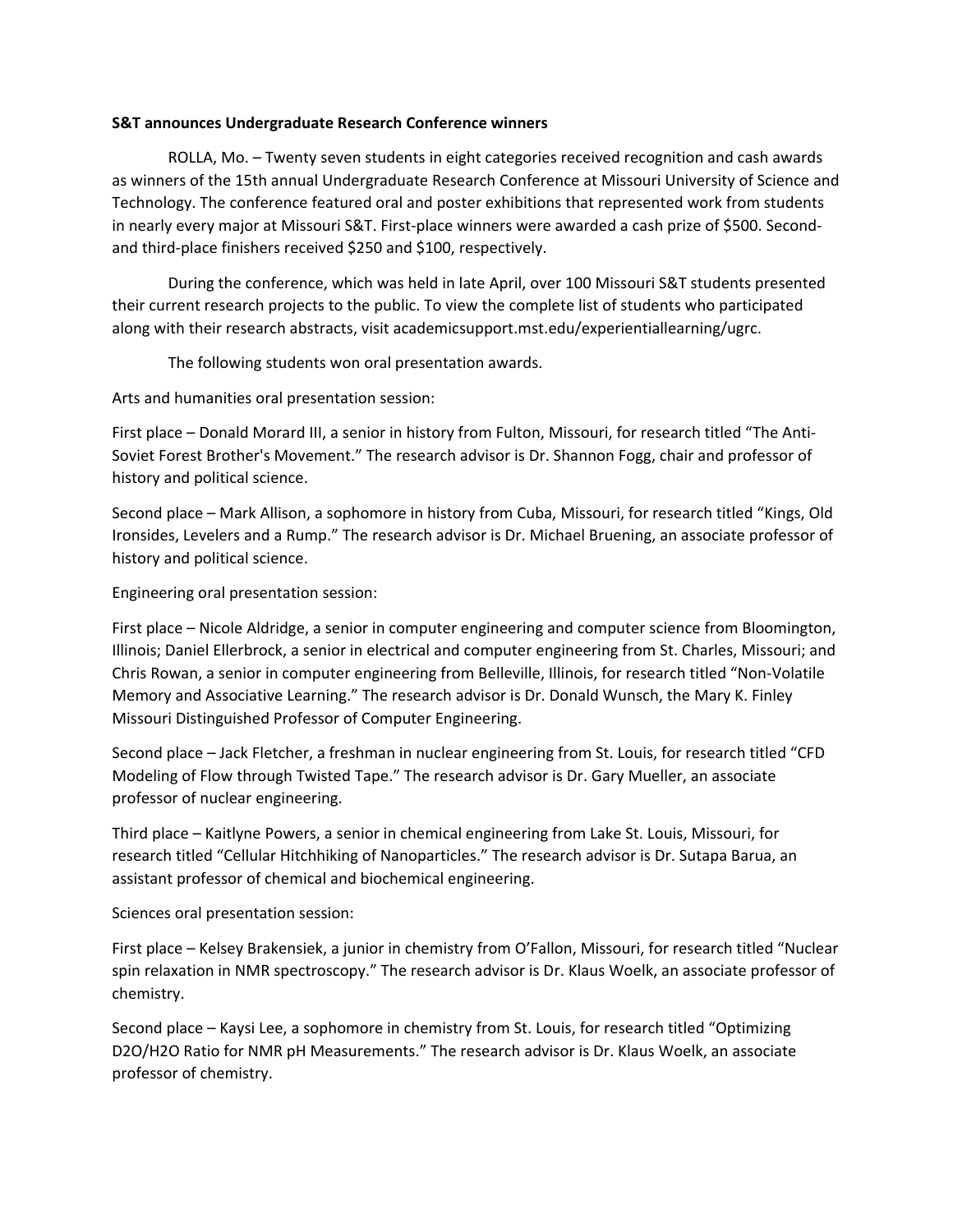The following students won poster presentation awards.

Arts and humanities poster presentation session:

First place – Paige Berg, a junior in aerospace engineering from Newton, Kansas, for research titled "Empress Josephine's Beheaded Statue." The research advisor is Dr. Audra Merfeld‐Langston, chair and associate professor of arts, languages and philosophy.

Second place – Mackenzie Shields, a freshman in history and technical communication from Desloge, Missouri, for research titled "Tracking Mass Ideology through IMDB's Top 250." The research advisor is Dr. Andrew Tohline, an assistant professor of arts, languages and philosophy.

Third place – Michele White, a senior in electrical engineering from Pleasant Hill, Missouri, for research titled "Then vs. Now." The research advisor is Dr. Diana Ahmad, Curators' Distinguished Teaching Professor of history and political science.

Engineering poster presentation session:

First place – Alex Daues, a junior in chemical engineering from St. Louis; Steven Gibbons, a junior in chemical engineering from Florissant, Missouri; Zaid Haha, a senior in chemical engineering from Kansas City, Missouri; and Jasmine Monroe, a junior in chemical engineering from Barry, Illinois, for research titled "Extractive Metallurgy from Industrial Wastewater." The research advisors are Dr. Muthanna Al‐ Dahhan, chair and professor of chemical and biochemical engineering, and Qusay Al‐Obaidi, a Ph.D. student in chemical engineering.

Second place – Dibbya Barua, a freshman in computer engineering from Dhaka, Bangladesh, for research titled "PolyBall– a new adsorbent for the removal of endotoxin." The research advisor is Dr. Sutapa Barua, an assistant professor of chemical and biochemical engineering.

Third place – Kayla Bruemmer, a junior in chemical engineering from Fair Grove, Missouri, for research titled "Resident‐Time Distributions for Trickle Bed Reactors." The research advisor is Humayun Shariff, a Ph.D. student in chemical engineering.

Research poster presentation session:

First place – Kaelyn Yarbrough, a senior in chemical engineering from Willard, Missouri, for research titled "Modeling of Structure‐Controllable Optical Nanofluids." The research advisor is Dr. Joontaek Park, an assistant professor of chemical and biochemical engineering.

Second place – Raelynn Twohy, a sophomore in biological sciences and psychology from St. Peter's, Missouri, for research titled "Investigating the Effects of Concussion on Athletes." The research advisor is Dr. Amy Belfi, an assistant professor of psychological science.

Third place – Devin Wood, a sophomore in chemistry from O'Fallon, Missouri, for research titled "Investigating Phosphorylation during Cytokinesis." The research advisor is Dr. Katie Shannon, an associate teaching professor of biological sciences.

Sciences poster presentation session: